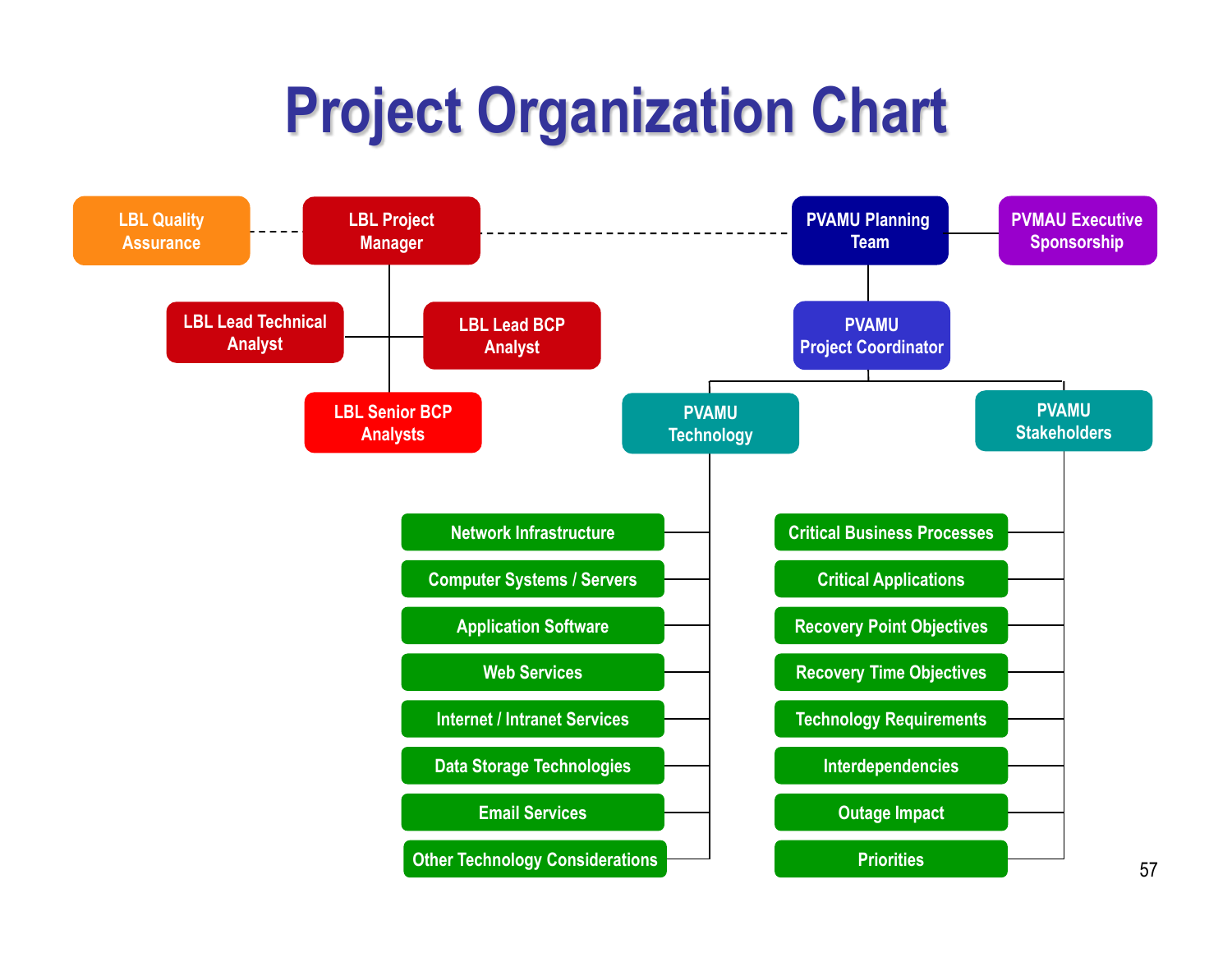## **LBL Primary Project Team**

| <b>Consultant Name</b>                              | <b>Role</b>              | <b>Experience</b> |
|-----------------------------------------------------|--------------------------|-------------------|
| Geoff Wold, CPA, CITP, CISA,<br><b>CGEIT</b>        | <b>Project Manager</b>   | 20 Years          |
| Jackie Ragan, CBCP, CISA, CISM,<br><b>CGEIT</b>     | <b>Lead BCP Analyst</b>  | 15 Years          |
| Brad Lyons, CBCP, CISA, CISM                        | <b>BCP Analyst</b>       | 7 Years           |
| Jeff Locketz, CPA, CITP, CBCP,<br>CISA, CISM, CGEIT | <b>Quality Assurance</b> | 15 Years          |



Phones: (888) 437-5051 (612) 381-8900 Fax: (612) 377-1325 Web: www.DRplan.com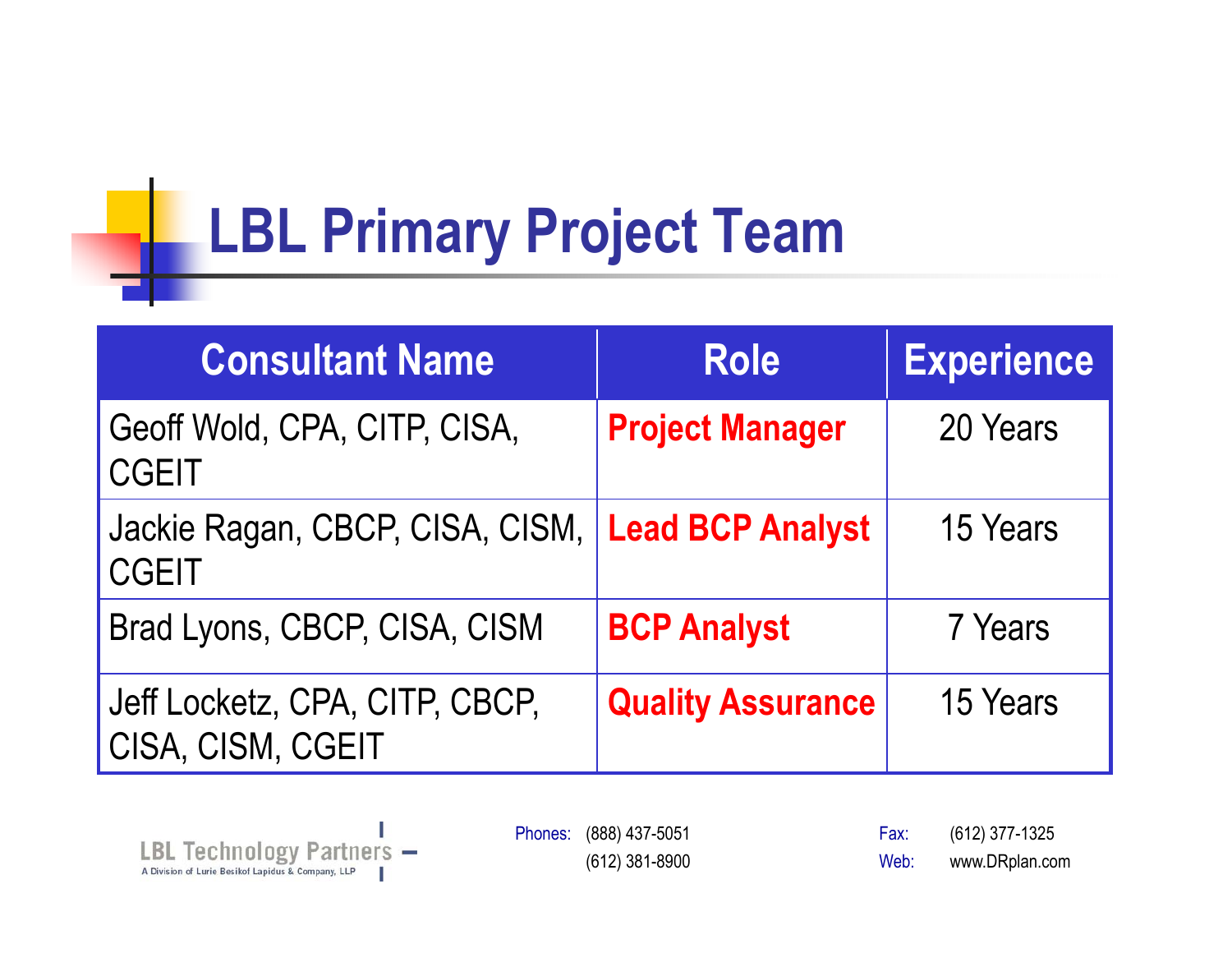## **Project Schedule**

| <b>Activity Description</b>               | <b>Start</b><br><b>Date</b> | <b>Completion</b><br><b>Date</b> |
|-------------------------------------------|-----------------------------|----------------------------------|
| <b>Business Impact Analysis</b>           |                             |                                  |
| <b>Project Kick-Off Meeting</b>           | 7/08/2009                   | 7/09/2009                        |
| Departments Complete BIA Questionnaires   | 7/13/2009                   | 7/29/2009                        |
| Department BIA Interviews                 | 8/03/2009                   | 8/14/2009                        |
| <b>Information Technology Interviews</b>  | 8/03/2009                   | 8/14/2009                        |
| <b>Outage Impact Analysis</b>             | 8/17/2009                   | 8/21/2009                        |
| <b>Resource Prioritization</b>            | 8/17/2009                   | 8/21/2009                        |
| <b>BIA Report</b>                         | 8/24/2009                   | 8/28/2009                        |
| <b>Recovery Strategies</b>                |                             |                                  |
| <b>IT Completes Server Specifications</b> | 8/31/2009                   | 9/04/2009                        |
| Analysis and Strategy Development         | 9/07/2009                   | 9/18/2009                        |
| <b>Recovery Strategies Report</b>         | 9/21/2009                   | 9/25/2009                        |